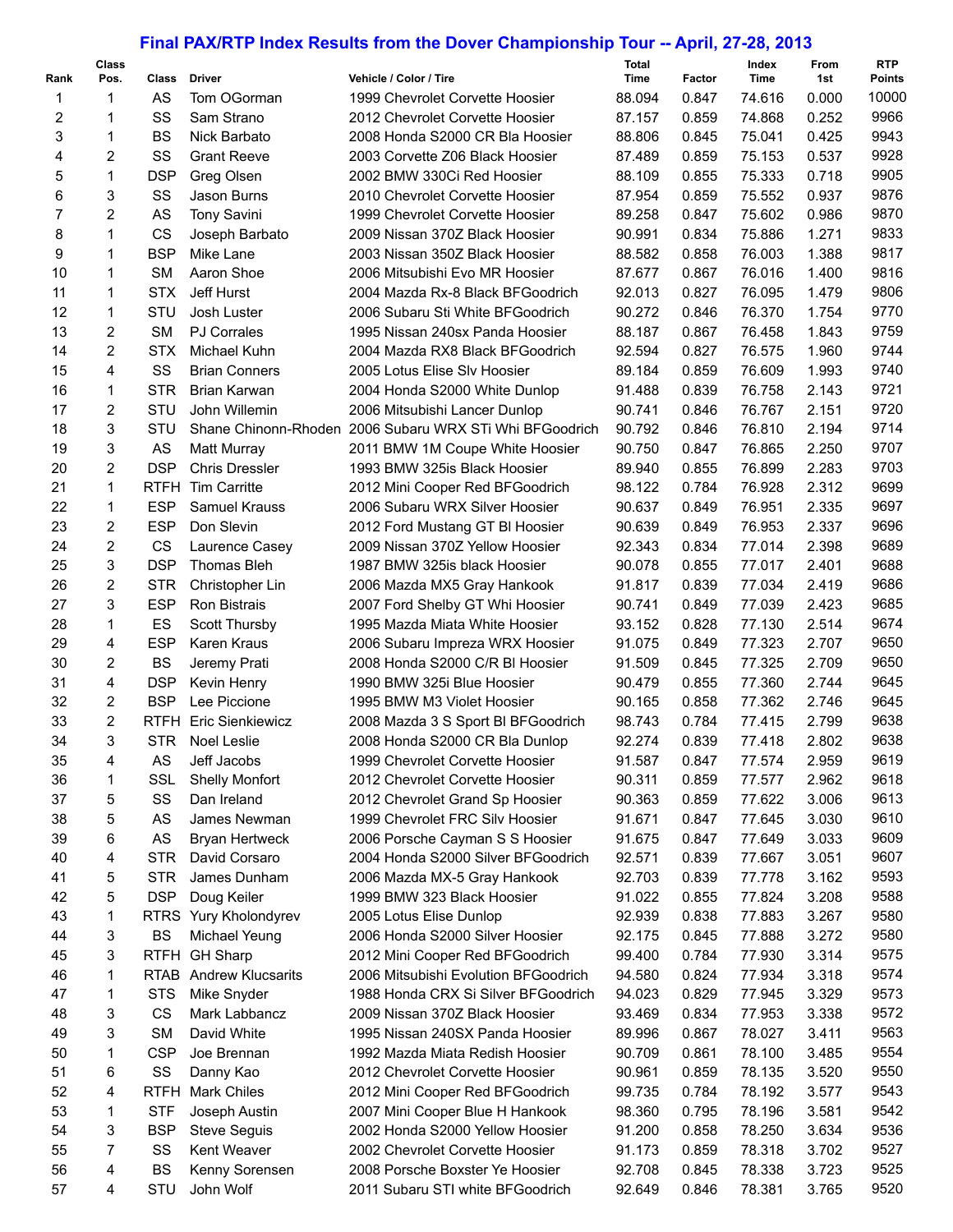| 58  | 8              | SS          | <b>Courtney Cormier</b>     | 2006 Chevrolet zo6 yell Hoosier    | 91.355  | 0.859 | 78.474 | 3.858 | 9508 |
|-----|----------------|-------------|-----------------------------|------------------------------------|---------|-------|--------|-------|------|
| 59  | 5              | STU         | <b>Keath Marx</b>           | 2010 Subaru STi White P BFGoodrich | 92.828  | 0.846 | 78.532 | 3.917 | 9501 |
| 60  | $\overline{2}$ | <b>CSP</b>  | Jeff Schmidt                | 1995 Mazda Miata blue Hoosier      | 91.229  | 0.861 | 78.548 | 3.933 | 9499 |
| 61  | 6              | <b>STR</b>  | Jon Caserta                 | 2006 Honda S2000 Kinda Dunlop      | 93.660  | 0.839 | 78.581 | 3.965 | 9495 |
| 62  | 5              | <b>ESP</b>  | Adam George                 | 2005 Ford Mustang Silve Hoosier    | 92.584  | 0.849 | 78.604 | 3.988 | 9493 |
| 63  | 1              | FM          | Steven Rosenberg            | 1988 Raptor F500 Purple Hoosier    | 85.738  | 0.917 | 78.622 | 4.006 | 9490 |
| 64  | 3              | <b>CSP</b>  | <b>Brad Hollingsworth S</b> | 1995 Mazda Miata Red Hoosier       | 91.323  | 0.861 | 78.629 | 4.013 | 9490 |
| 65  | 5              | <b>RTFH</b> | <b>Marshall Cone</b>        | 2006 Mini Cooper Red BFGoodrich    | 100.328 | 0.784 | 78.657 | 4.042 | 9486 |
| 66  | 5              | <b>BS</b>   | Jeff Rooney                 | 2004 Honda S2000 White Hoosier     | 93.100  | 0.845 | 78.670 | 4.054 | 9485 |
| 67  | 2              | <b>RTAD</b> | Keith Sturm                 | 2013 Subaru WRX White Hankook      | 97.752  | 0.805 | 78.690 | 4.075 | 9482 |
|     | 7              |             |                             |                                    |         | 0.839 | 78.749 |       | 9475 |
| 68  | $\overline{2}$ | <b>STR</b>  | Victoria Benya              | 2006 Honda S2000 Blue Dunlop       | 93.861  |       |        | 4.134 | 9474 |
| 69  |                | <b>SSL</b>  | <b>Holly Schwedler</b>      | 2010 Chevrolet Corvette Hoosier    | 91.685  | 0.859 | 78.757 | 4.142 |      |
| 70  | 4              | <b>CS</b>   | Robert Robeson              | 2004 Mazda RX-8 Black Hoosier      | 94.465  | 0.834 | 78.784 | 4.168 | 9471 |
| 71  | 8              | <b>STR</b>  | Tony Economou               | 2004 Honda S2000 Sebrin BFGoodrich | 93.916  | 0.839 | 78.796 | 4.180 | 9470 |
| 72  | 2              | <b>FM</b>   | Jonathan Updegrove          | 1988 Rapter Purple/Blue Hoosier    | 86.064  | 0.917 | 78.921 | 4.305 | 9455 |
| 73  | 6              | <b>BS</b>   | Steve Kahre                 | 2006 Honda S2000 Yellow Hoosier    | 93.488  | 0.845 | 78.997 | 4.382 | 9445 |
| 74  | 1              | <b>XP</b>   | Chris Haydu                 | 1988 Honda Civic Red Hoosier       | 87.695  | 0.901 | 79.013 | 4.398 | 9443 |
| 75  | 6              | <b>DSP</b>  | Larry Olsen                 | 2002 BMW 330Ci Red Hoosier         | 92.473  | 0.855 | 79.064 | 4.449 | 9437 |
| 76  | 4              | <b>BSP</b>  | T.J. Pierson                | 2004 BMW M3 silver Hoosier         | 92.170  | 0.858 | 79.082 | 4.466 | 9435 |
| 77  | $\mathbf{1}$   | <b>HS</b>   | Charlie Thompson            | 2013 Mini Cooper Green Hoosier     | 98.430  | 0.804 | 79.138 | 4.522 | 9429 |
| 78  | 3              | <b>STX</b>  | Peter Appell                | 0 BMW 325is White Dunlop           | 95.710  | 0.827 | 79.152 | 4.537 | 9427 |
| 79  | 4              | <b>STX</b>  | Paul Fink                   | 2007 Subaru Impreza WRX Dunlop     | 95.730  | 0.827 | 79.169 | 4.553 | 9425 |
| 80  | 9              | <b>STR</b>  | <b>Justin Neal</b>          | 2001 Honda S2000 White Bridgestone | 94.465  | 0.839 | 79.256 | 4.641 | 9414 |
| 81  | 1              | <b>CM</b>   | Dick Rasmussen              | 1985 Van Diemen RF-85 Y Hoosier    | 87.109  | 0.910 | 79.269 | 4.654 | 9413 |
| 82  | 6              | <b>ESP</b>  | <b>Terry Baker</b>          | 2013 Ford Mustang Blue Hoosier     | 93.382  | 0.849 | 79.281 | 4.666 | 9412 |
| 83  | 3              | SSL         | <b>Chris Peterson</b>       | 2006 Lotus Elise Yellow Hoosier    | 92.342  | 0.859 | 79.322 | 4.706 | 9407 |
| 84  | 4              | <b>CSP</b>  | Peter Johnson               | 1994 Mazda Miata Red Hoosier       | 92.412  | 0.861 | 79.567 | 4.951 | 9378 |
| 85  | 9              | SS          | Michael Figliolia           | 2012 Chevrolet Corvette Hoosier    | 92.810  | 0.859 | 79.724 | 5.108 | 9359 |
| 86  | 6              | RTFH        | Justin Gray                 | 2012 Mini Cooper Red BFGoodrich    | 101.746 | 0.784 | 79.769 | 5.153 | 9354 |
| 87  | 5              | <b>STX</b>  | <b>Mike Kline</b>           | 1993 BMW 325is White Dunlop        | 96.526  | 0.827 | 79.827 | 5.211 | 9347 |
| 88  | 3              |             | RTRB Stephen Fehr           | 2004 Porsche Boxster S Dunlop      | 97.015  | 0.824 | 79.940 | 5.325 | 9334 |
| 89  | 10             | <b>STR</b>  | <b>Rad Tatis</b>            | 2004 Honda S2000 Red BFGoodrich    | 95.320  | 0.839 | 79.973 | 5.358 | 9330 |
| 90  | 4              | SSL         | Stephanie Zadrozny          | 2003 Corvette Z06 Black Hoosier    | 93.101  | 0.859 | 79.974 | 5.358 | 9330 |
| 91  | 11             | <b>STR</b>  | <b>Dhariel Tatis</b>        | 2004 Honda S2000 Red BFGoodrich    | 95.384  | 0.839 | 80.027 | 5.412 | 9324 |
| 92  | 4              | <b>RTRC</b> |                             |                                    |         | 0.813 | 80.185 | 5.569 | 9305 |
|     | 5              |             | <b>Christopher Higgins</b>  | 2013 Scion FR-S Orange Dunlop      | 98.628  |       |        |       | 9305 |
| 93  |                | SSL         | Jennifer Bedell             | 2006 Lotus Elise Yellow Hoosier    | 93.348  | 0.859 | 80.186 | 5.570 |      |
| 94  | 2              | ES          | Michael Bombard             | 1994 Mazda Miata Black Hoosier     | 96.912  | 0.828 | 80.243 | 5.628 | 9299 |
| 95  | 6              | <b>STX</b>  | Pat Griffith                | 1993 BMW 325IS White Dunlop        | 97.046  | 0.827 | 80.257 | 5.641 | 9297 |
| 96  | 2              | <b>XP</b>   | Michael Fineberg            | 2006 Mitsubishi Evolution Hoosier  | 89.096  | 0.901 | 80.275 | 5.660 | 9295 |
| 97  | 12             | <b>STR</b>  | Nuri Heckrotte              | 2003 Toyota Mr2 Spyder BFGoodrich  | 95.789  | 0.839 | 80.367 | 5.751 | 9284 |
| 98  | 3              | ES          | Ryan Leach                  | 1994 Mazda Miata Black Hoosier     | 97.062  | 0.828 | 80.367 | 5.752 | 9284 |
| 99  | 7              | <b>STX</b>  | Keith Kasmire               | 1997 BMW 328is Blue BFGoodrich     | 97.188  | 0.827 | 80.374 | 5.759 | 9283 |
| 100 | 4              | SM          | Chris Janusz                | 1988 Honda civic red Hoosier       | 92.781  | 0.867 | 80.441 | 5.826 | 9276 |
| 101 | 8              | STX         | Michael Ferrucci            | 2013 Scion FR-S White Dunlop       | 97.278  | 0.827 | 80.449 | 5.833 | 9275 |
| 102 | 7              | <b>ESP</b>  | Sam Vassallo                | 2005 Ford Mustang GT Si Hoosier    | 94.774  | 0.849 | 80.463 | 5.848 | 9273 |
| 103 | 5              | CS          | Learic Cramer               | 2009 Nissan 370Z Yellow Hoosier    | 96.500  | 0.834 | 80.481 | 5.865 | 9271 |
| 104 | 6              | <b>SSL</b>  | <b>Crissy Weaver</b>        | 2002 Chevrolet Corvette Hoosier    | 93.715  | 0.859 | 80.501 | 5.886 | 9269 |
| 105 | 1              | <b>KM</b>   | Ryan Lower                  | 1999 Honda/CRG Kaliforn MG         | 84.300  | 0.955 | 80.507 | 5.891 | 9268 |
| 106 | 3              | <b>FM</b>   | James Fisher                | 2008 QRE Invader Dunno Hoosier     | 87.824  | 0.917 | 80.535 | 5.919 | 9265 |
| 107 | 13             | <b>STR</b>  | Daniel Bragason             | 2003 Toyota MR2 Spyder BFGoodrich  | 96.037  | 0.839 | 80.575 | 5.959 | 9260 |
| 108 | 5              | <b>SM</b>   | <b>Bryan Mancuso</b>        | 2006 Mitsubishi Evoluti Dunlop     | 92.973  | 0.867 | 80.608 | 5.992 | 9257 |
| 109 | 14             | <b>STR</b>  | <b>Ryan Davies</b>          | 2001 Honda S2000 White Bridgestone | 96.258  | 0.839 | 80.760 | 6.145 | 9239 |
| 110 | 5              | RTRC        | <b>Matthew McGuire</b>      | 1997 BMW M3 Blackness Dunlop       | 99.381  | 0.813 | 80.797 | 6.181 | 9235 |
| 111 | 5              | <b>BSP</b>  | Aaron Shea                  | 2002 Honda S2000 Yellow Hoosier    | 94.281  | 0.858 | 80.893 | 6.277 | 9224 |
| 112 | 8              | <b>ESP</b>  | <b>Curtis Staples</b>       | 2013 Ford Mustang Blue Hoosier     | 95.490  | 0.849 | 81.071 | 6.455 | 9204 |
| 113 | 2              | <b>STS</b>  | Alan Claffie                | 1993 Mazda Miata Green/ BFGoodrich | 97.805  | 0.829 | 81.080 | 6.465 | 9203 |
| 114 | 7              | <b>SSL</b>  | <b>Heather Burns</b>        | 2010 Chevrolet Corvette Hoosier    | 94.400  | 0.859 | 81.090 | 6.474 | 9202 |
| 115 | 4              | ES          | Nathan Young                | 1997 Mazda Miata Black Hankook     | 97.964  | 0.828 | 81.114 | 6.499 | 9199 |
| 116 | 6              | <b>BSP</b>  | James Anderson              | 2004 BMW M3 Silver Hoosier         | 94.545  | 0.858 | 81.120 | 6.504 | 9198 |
| 117 | 2              | ΚM          | Joshua West                 | 2005 Tony//Kart Krypton MG         | 85.016  | 0.955 | 81.190 | 6.575 | 9190 |
|     |                |             |                             |                                    |         |       |        |       |      |